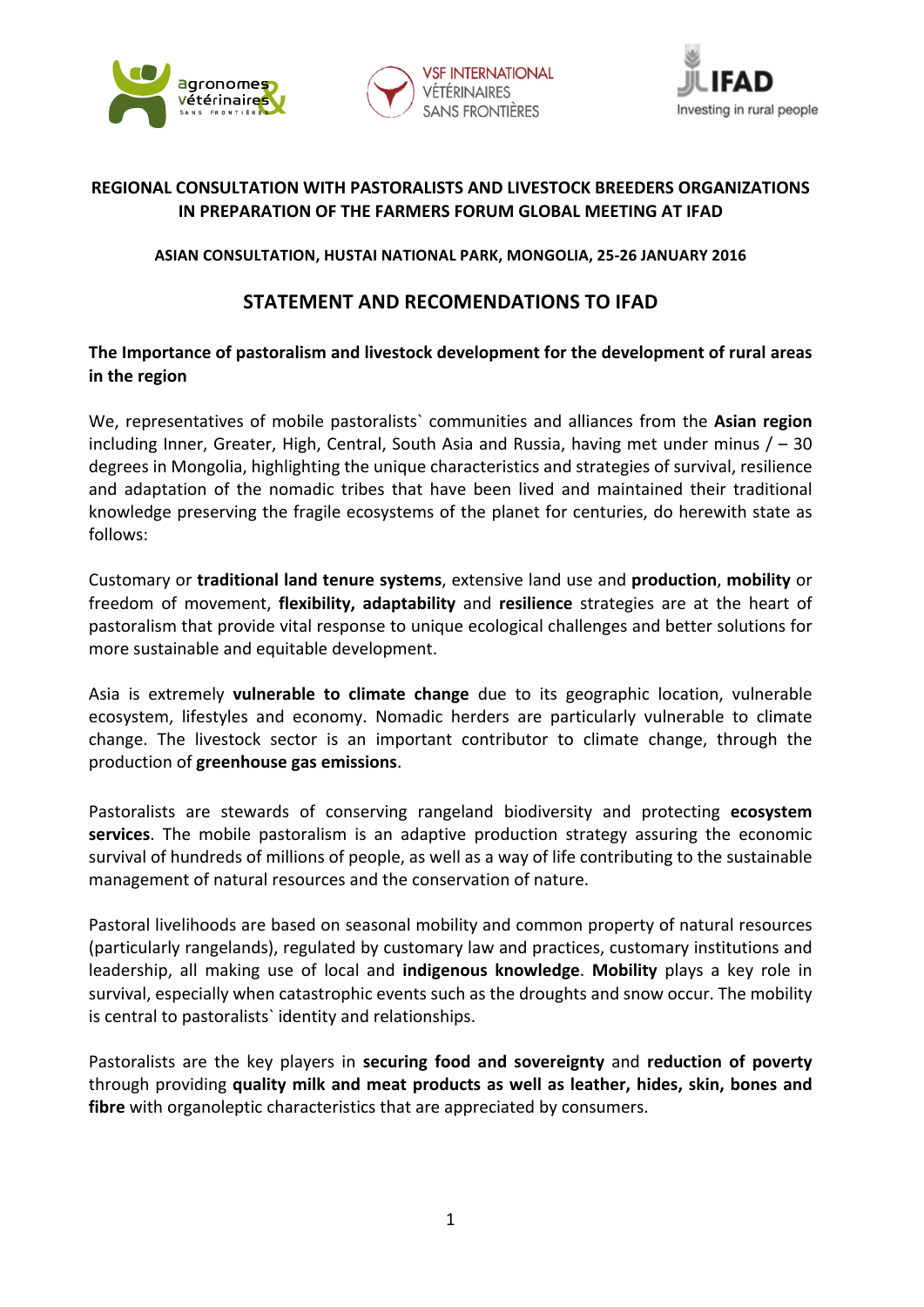





Pastoralism **contributes to country economy** providing raw materials for processing industry, export and international trade and **to family livelihoods** providing job opportunity, especially for women and youth.

Pastoralism has been preserved traditional knowledge and intergenerational transmission (transfer of knowledge and inherit it from elders to youth) and it is a global cultural heritage.

The indigenous knowledge of pastoralists about **medicinal plants** can help fighting against diseases on a sustained basis. The identified medicinal plants, by the pastoralists, can be gowned commercially which can provide employment as well as source of income for the marginalized mountain communities.

Pastoralists are **gene keepers** conserving **local breeds** and restoring **traditional herding** practices. 

Pastoralism is essential for not only promoting cultural values but also providing alternative sources of livelihoods through **sustainable community based tourism** and limited quantity but **higher quality handicraft** productions.

Pastoralists are in **solidarity with one another**, regardless of distinctions of class, gender, religion, ethnicity, caste, nationality and culture as well as with other indigenous and farming communities. We commit ourselves to finding ways to solve conflicts over land and other natural resources with other communities. Furthermore, pastoralism supports agriculture and farmers in terms of manure system.

Pastoralism constitutes the **only possible livelihood in some (dryland) areas** where other forms of agricultural practices are impossible, thus it is the best utilization of natural resources. Pastoralists are the masters of their ancestral lands. Pastoralism is a **successful strategy** to support the marginalized population on less productive land, and **adapts well to the environment** as well as it is a source of livelihoods for the marginalized mountain communities of the world.

Lastly, pastoralism can produce the maximum output with the minimum input.

Despite the crucial contribution of nomadic and transhumant pastoralism to livelihoods and to national economies, and its role in preserving the fragile ecosystems of the planet, in many countries we are not receiving the necessary direct attention and support.

Pastoralists **do not enjoy equal rights** of access to education, health and other crucial services and facilities. They are **excluded from** fair access to and control of markets, information and knowledge that are necessary for their well-being and development, and are **marginalized in the political field.**

We are subject to **discrimination and social exclusion**. In some countries we are subject to **dispossession of natural resources, forced**  or **induced sedentarisation**  and **displacement**,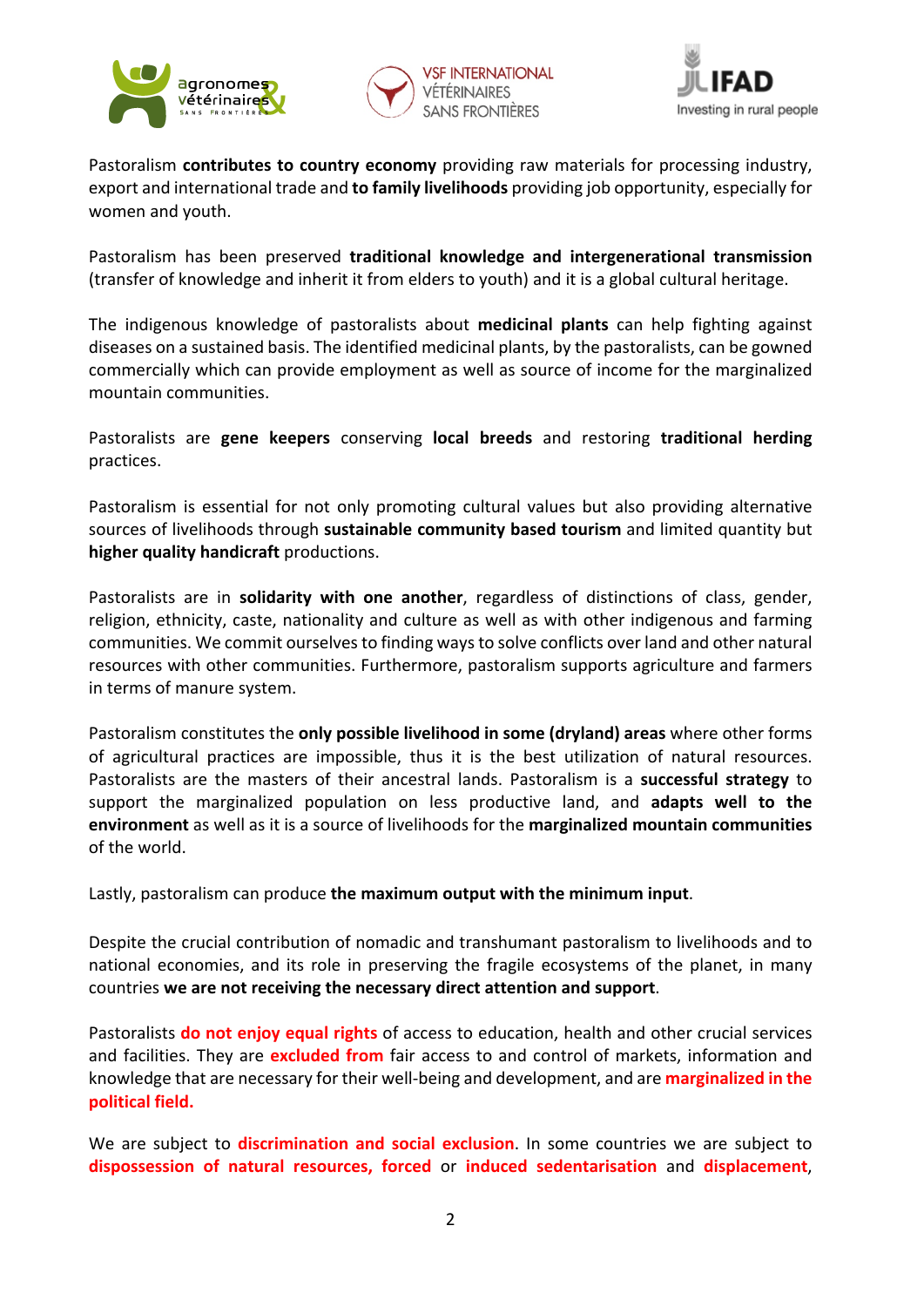





censorship and violation of rights, and as a consequence of conflicts and adverse and ill-designed policies, legislation and development programmes.

Pastoralists have been increasingly vocal at the international level but, as women, their voices **have still not yet to be fully heard**. Pastoralist women have unique and equally valuable contributions to make to their own communities and the global community.

The main challenges of pastoralists are stemmed at recognizing land and natural resource rights, building equitable value chains and market access, empowering pastoralist institutions and systems through respect for indigenous knowledge and genetic diversity of breeds, cultural values of pastoralism and health benefits of pastoral products, enabling knowledge sharing and networking, ensuring **Free, Prior and Informed Consent** before all private and public initiatives that may affect the integrity of mobile indigenous peoples' customary territories, resource management systems and nature, and providing an appropriate policy support.

We call upon our brothers and sisters of all over the world to think what future we want there we need to agree how we move forward.

*In doing so, based on the historical declarations of the world pastoralists including Dana* /2002/, Segovia /2007/, Mera /2010/ and Kiserian /2013/ as well as Hustai /2015/ declaration *that has recently been approved by the central and greater Asian pastoralists hereby we as* Asian pastoralists propose and recommend to IFAD the following:

## **1) Priority areas for investments in pastoralism for pastoralists and livestock breeders and recommendations for the partnership with IFAD**

- **INVEST** for IFAD itself to get deeper understanding about pastoral societies, dynamics and economy before designing interventions impacting on the reliance of dryland economies and livelihoods.
- **EMPOWER** women and implement projects focus specifically on women's role in **pastoralism**. Women are guards of healthy food, healthy people, they transfer traditional knowledge. When people have enough food they will not fight. When there is no food, people fight with each other. Here women's role is essential to build peace. Women are the ones who hold that peace.
- **PROVIDE social services** (education, **health**, insurance, emergency, access to credit and other services), adequate and appropriate health services and health education for nomadic communities, including mobile clinics and migratory frontline health workers, with special consideration for pregnant women and children
- **CARRY OUT training and learning programme for pastoralists** through mobile/ nomadic learning programme or **pastoralist field school** (to train pastoralists on leadership, community self-organization, market orientation, first aid-health, identifying pasture carrying capacity etc)
- **PROMOTE** education of children in mobile communities by providing mobile and boarding schools as required, using the indigenous or local languages, and **RESPECT** the dignity of mobile communities by incorporating in the teaching curricula elements of the local culture and indigenous knowledge;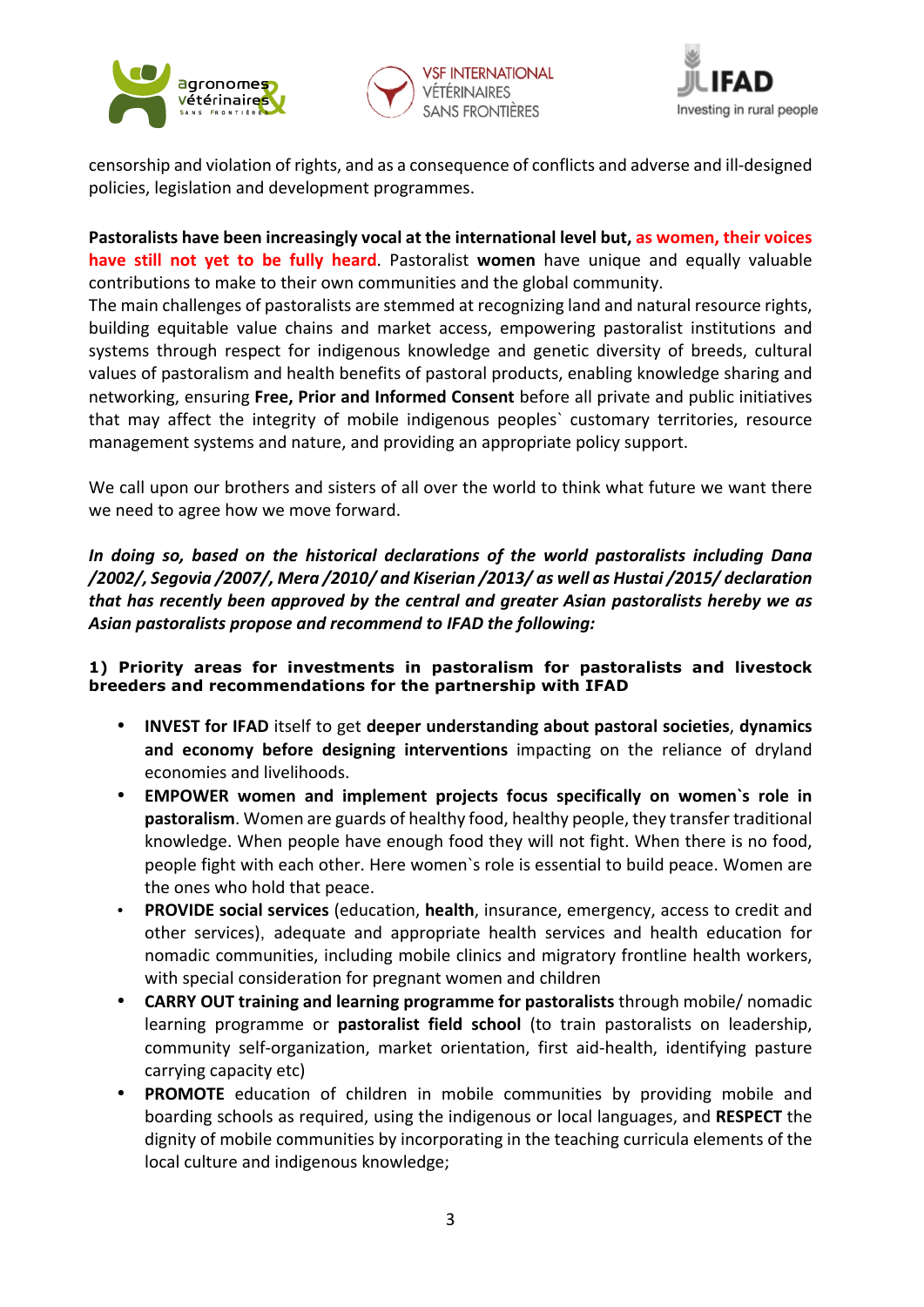





- **DEVELOP** strategies and mechanisms to support pastoralists to reduce the impact of **droughts and climatic change**
- SUPPORT projects on Community-based tourism as an alternative income generation for the pastoralist women and **promote nomadic and indigenous art and crafts**
- **ESTABLISH** primary raw material processing units in the rural areas and develop value **chain** /value added production
- **ESTABLISH** livestock **fodder production units run by pastoralists** in the rural areas and exchange experience from each other
- **ENSURE** safeguard, protection and improvement of local and indigenous breed`s gene pool /i.e: yak, cattle, sheep, reindeer, Buryat breed etc/
- **INVEST** in community-based conservation of traditional breeds and their animal genetic **resources** as a viable strategy for climate change adaptation. **SUPPORT** a pilot project on restoration of endangered Buryat cow in Siberia (a breed developed by local pastoral communities, who employed their indigenous traditional knowledge of breeding and the local ecosystem to create an animal genetic resource that is perfectly adapted to its unique environment) as a collaborative effort of pastoralists communities, researchers and breeders NGOs
- **IMPROVE technology of milk and dairy product processing**, especially for women to lighten their labour load
- **IMPLEMENT** a promotion programme for pastoralists, especially for young pastoralists (due to the migration from rural to urban areas)
- **MANAGE** pastoralist and livestock risks through joint research and training with professional institutions, researchers and experts
- **ORGANIZE** an exchange programme between countries (i.e.: South South cooperation) in the region
- **IMPLEMENT livestock health programme** (i.e: prevention from parasites and release from parasites)
- **SUPPORT** projects on reproduction of environment through planting trees and shrubs and other plants in the specific condition such as in Gobi desert and protect from sand movement and cope with desertification (i.e: plants)
- **SUPPORT to use remote pastures** through building and repairing wells and irrigation and roads
- SUPPORT to use solar and wind energy to use underground water for pasture irrigation and other activities
- **ORGANIZE census and data collection** on pastoralists and livestock
- **PROVIDE transportation facility for pastoralists** /women and children, who move on feet (walking) for 200-2000 km during the migration from seasonal pastures
- **DOCUMENT** the information about medical plants species & indigenous knowledge of the Pastoralists;
- **RAISE** awareness among pastoral families about the importance of different varieties of medicinal plants both for biodiversity and income generation;
- **PROVIDE** technical support and seeds to pastoral communities for plantation of medicinal plants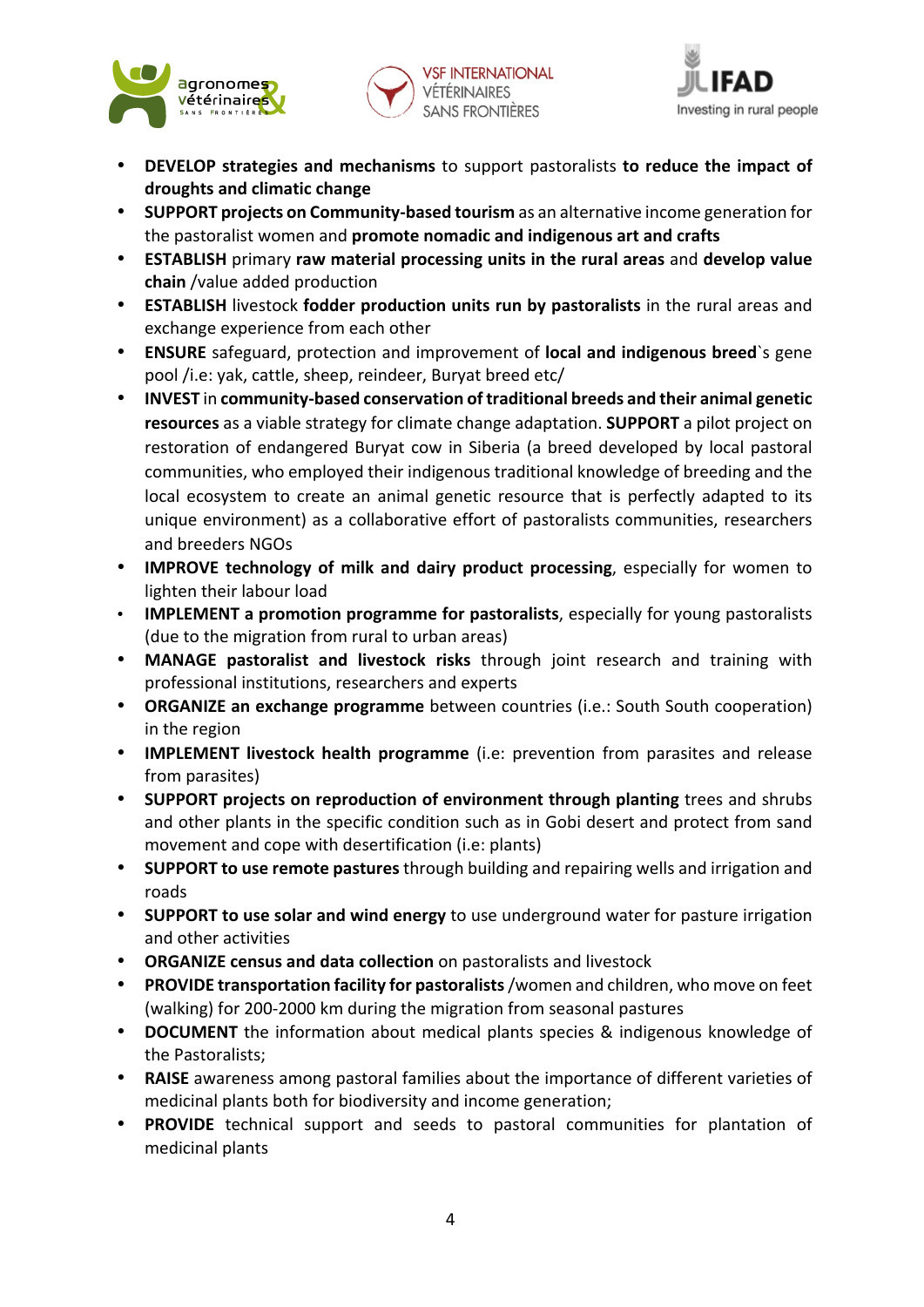





- **BUILD** the capacity of pastoral communities on propagation, managing, harvesting and marketing of medicinal plants for income generation and biodiversity conservation and
- **ESTABLISH** market linkages of Pastoralists with local markets for selling of medicinal plants.

## **These initiatives will generate the following positive outcome:**

- Contribute to the rural development
- Employment opportunity
- Livelihoods improvement
- Contribute to nature conservation and environmental protection
- Value of the raw materials will be increased in value chain development
- Pasture recovery and effective use of pasture, further supports alternative income generation activities

#### **2) Priority areas for policy dialogue, advocacy and other policy initiatives in support of organizations of pastoralists and livestock herders. Recommendations for the partnership with IFAD**

- We propose IFAD to develop a **guideline for indigenous pastoralist women** and make sure and enable their physical participation in the global debates and provide a chance to the women to speak and involve in decision making processes
- We propose IFAD to develop a special programme for **pastoralist youth** and give an opportunity to do an internship and other technical advisory work to the IFAD's work on pastoralism and indigenous peoples.
- **ENSURE** participation of pastoralists in the FAFO meetings and its Steering Committee
- **SET UP** Pastoralist Forum at IFAD and organize the forum once in every 2 years
- **RECOGNIZE and RESPECT** our customary laws, customary institutions and leadership, and our common property rights and customary governance and use of natural resources that we have managed sustainably by using them seasonally or as buffer zones in times of climatic and other disasters
- **PROMOTE** conditions and mechanisms for lasting peace and conflict resolution at all levels;
- **CORRECT** urgently government policies and plans favouring only sedentary populations with the full participation of concerned nomadic peoples, and **PROMOTE** policies and international legislation to facilitate cross-border mobility by pastoral and other nomadic peoples who have traditionally lived in more than one country, and facilitate free movement of herds respecting relevant safeguards where needed;
- **RESPECT** pastoralism and mobility as distinctive sources of cultural identity, integrity and rights;
- **ENABLE** adequate representation of pastoralists interests in legislature through quotas (ex. Afghanistan) [Voluntary guidelines on tenure…]
- **ENSURE** effective application of international instruments and mechanisms on protection of rights of indigenous pastoralist communities and alliances on the regional, national and local levels (Voluntary guidelines, bio-cultural protocols, UNDRIP...)
- **ENSURE** participation of decision-makers of all levels in the regional and global pastoralists meetings (through quotas if needed)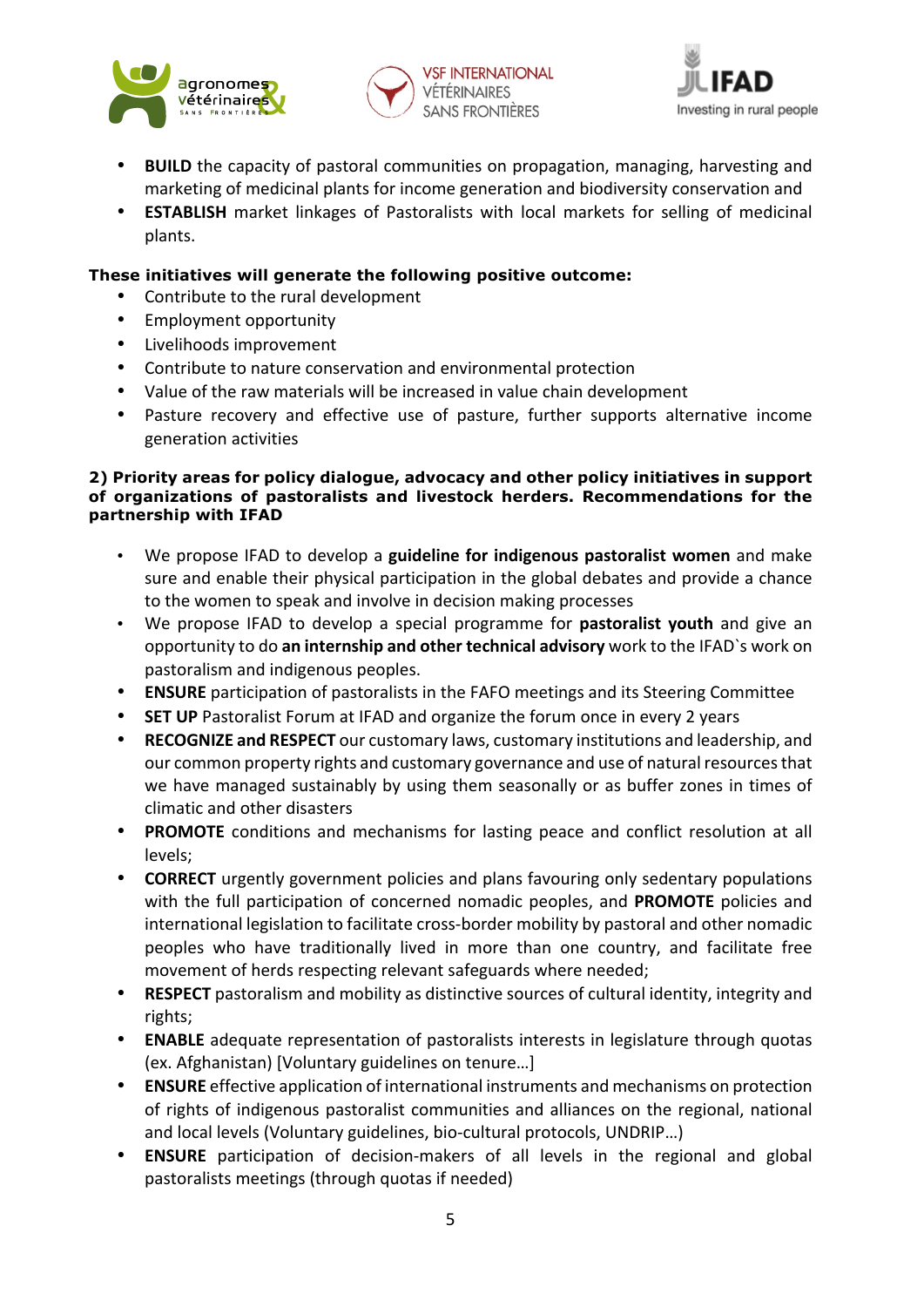





- **FACILITATE** exchange of best practices on leadership of pastoralists especially youth, women and elders through development of training modules, study tours and trainings with support of various IFAD programmes
- **IMPROVE** state control and accountability mechanism on professional veterinary services adapted to pastoralists
- **SUPPORT** local initiatives on revival of aboriginal livestock breeds and revival of traditional pasture management institutions
- **SUPPORT** a unified communication platform of pastoralist communities, publishing of information materials, bulletins, and newspapers, pastoralist knowledge hub website and online forum

#### **3) How organizations of pastoralists and livestock herders can be associated at the different stages of IFAD business model – country strategy development, project design, projects implementation and supervision, and overall IFAD programme implementation**

**Local level:** 

- **STRENGTHEN** pastoral organization: capacity building in order to improve the collaboration with governments and IFAD (improve representation of pastoral organizations and their networks)
- **ENSURE** that pastoralist organizations are represented in the Country Programme Management Teams to enhance their participation in the formulation of Country Operational Strategy programmes and the process of designing, planning, implementation and supervision of country programmes and projects.
- **RECOGNIZE** the role of Pastoralist organizations by IFAD in providing feedback on the impacts of country programmes and projects implemented in pastoralist areas during projects implementation phase and programme/projects evaluations.
- **IFAD** supported projects must be **INFORMED** by Free Prior and Informed Consent (FPIC) by pastoralist communities within proposed project areas to avoid projects that do not guarantee pastoralist safeguards  $-$  forced displacements, evictions, land use rights).  $-$ IFAD shall increase its financial support to pastoralist organizations and institutional building of pastoralist women organizations.
- **DESIGN** projects building on lessons learned and good practices identified from successful recognized projects implemented/designed by local organizations in identification phase
- **INVITE all stakeholders** at local level (research and academia, users, local authorities, ministries, NGOs/CSOs) in project design during the identification phase.
- **INVOLVE** beneficiaries (pastoral user groups and government) in evaluation and monitoring through participatory methods (equally responsible participation); improve mechanisms of knowledge sharing and exchange experiences of implemented projects
- **IMPROVE** coordination between donors/projects/technical partners (for instance, use the same SMART indicators and data, standardization)
- **ASSURE** better transparency and communication by IFAD among all stakeholders on all processes (COSOP, project identification, design, supervision, evaluation), including through mass media for herders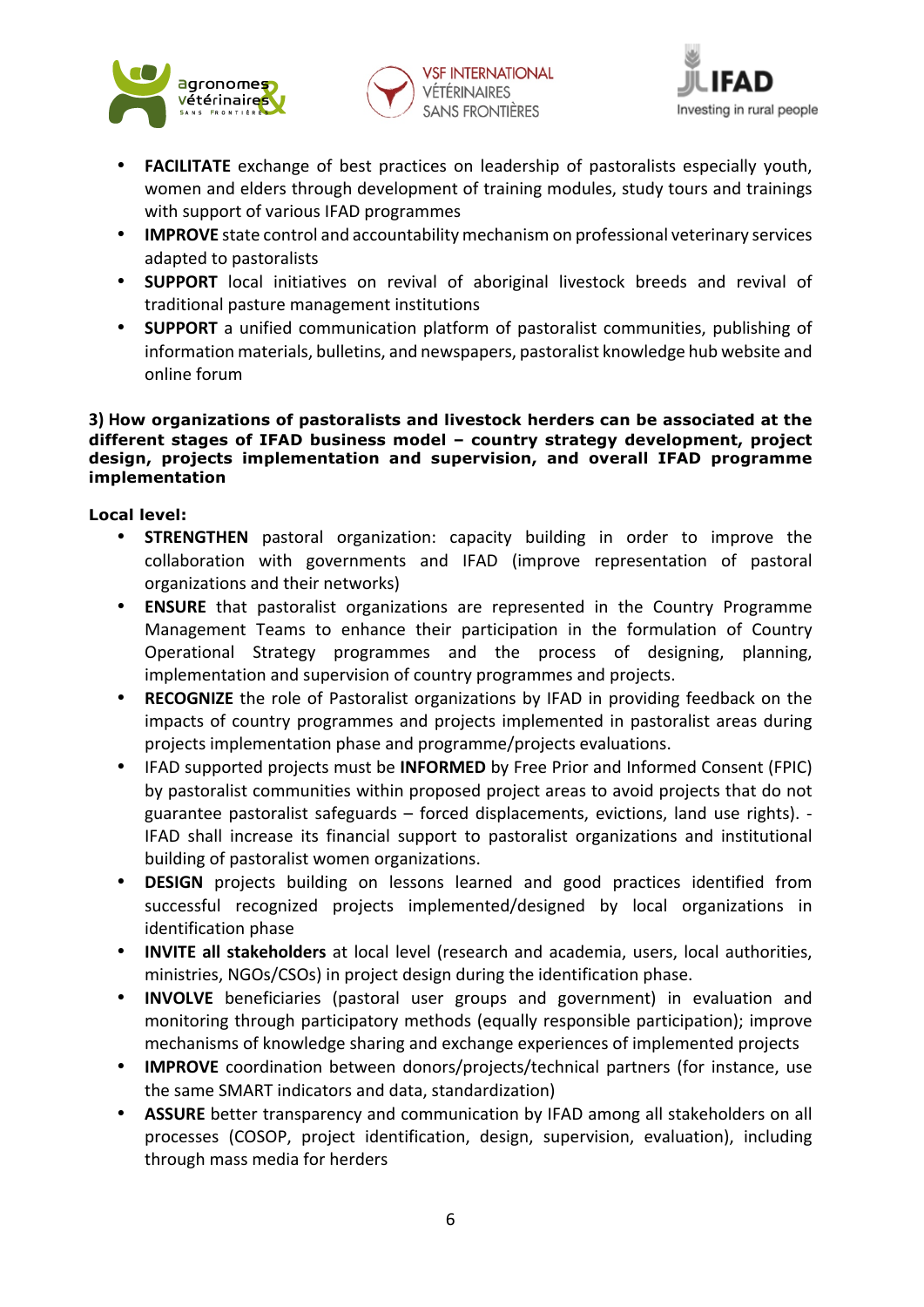





- **PROMOTE** multi-country approaches and programmes, in order to take into account transboundary issues: mobility routes, markets, diseases...etc.
- **ENSURE** pastoralist communities and cooperatives should be responsible of the sustainability of the project activities, infrastructures and further investments

### **Regional level:**

- **EXCHANGE** experiences with other countries which have the same type of animal husbandry
- **ENSURE** participation of **regional pastoralist associations** in project design and the projects should be implemented through pastoralist associations

#### **Global level:**

- **INVOLVE** representatives of PACA (Pastoralist Assembly of Central and Greater Asia) in the steering committee of the Farmer Forum. This will help better identify and manage projects.
- SET UP Pastoralist Forum at IFAD with equal representation of women, youth and men as well as regional and country balance
- **ENSURE** equal participation of women and man in all levels of consultations and decision making processes. Voice and physical representation of pastoralist women in global debates, consultation and decision making and leadership of women and youth in pastoralism need to be recognized and realized.
- **IFAD** funded projects should be **ALIGNED** with national policies, strategies, etc.

In reference to the above all and with aims of better coordination, we as pastoralist representatives of Asia propose the following:

- Within the framework of **Pastoralist Knowledge Hub** in support of UNFAO the **Pastoralist** Assembly of Central Asia /PACA/ should host a Nomadic Center of Excellence in **Mongolia** in the heart of Asia with respect to its neutrality and politically favorable country to jointly implement the above mentioned priority areas for the Asian pastoralists. In this regard, we propose that **IFAD** is in a position to support and invest the proposed priority areas with specific attention to the role of women in pastoralism and empowerment of youth under the sub activities to be implemented by the Center of Excellence.
- Furthermore, we as pastoralist representatives from Asia strongly propose the international organizations to pay very special attention on **yak-keeping communities in the high-mountain areas in Asia** for their livelihoods, urgent need for access to different levels of representation, consultations and decision making, given their greater vulnerability but also due to the crucial role they play in the custodianship of the largest headwater system in the world, key piece in the map of the current global environmental crisis. In this regard, we propose and recommend the IFAD, FAO, and other institutions to take this initiative into account and invest in strengthening of **the World Yak Herders Association** initiated and facilitated by YURTA Association, with the long experience of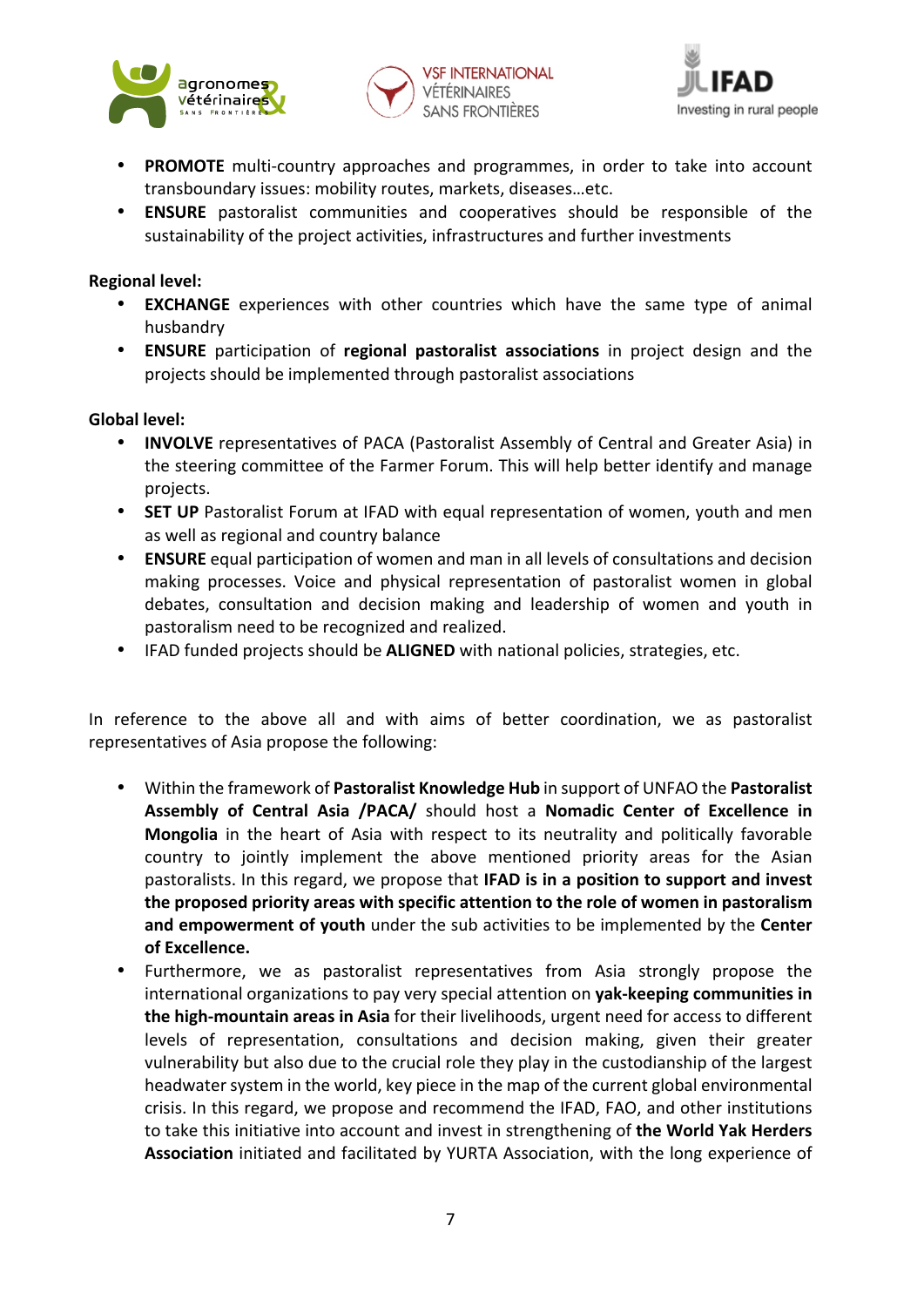





collaboration on pastoralism (WAMIP, WISP, PACA, FAO), in partnership with PACA and other yak herding communities, organizations and institutions in Greater Central Asia.

We take this opportunity to convey our message to the **UNFAO Pastoralist Knowledge Hub Secretariat** the following:

- We **SUGGEST** the FAO to strengthen its relationships with IFAD and other institutions in order to build synergy on the policies and activities to support the regional pastoralist networks
- We **PROPOSE** that FAO is in a good position to support the pastoralists through implementing Capacity building programme with specific focus on mobile or pastoralist field school programme
- We **CALL UPON** FAO to improve coordination and communication on the Pastoralist Knowledge Hub and liaise with the regions directly for any consultation, discussion and decision making that matters pastoralists

Furthermore, taking this opportunity to convey our message to **EBRD, World Bank, EU and other international institutions** on the following:

- We as Asian pastoralist representatives **PROPOSE** the institutions to support pastoralism through providing information on the opportunities to improve our livelihoods, giving financial and technical support on the needs that are under their priorities
- We PROPOSE the international institutions open a new line to support to the nomadic pastoralists

We also take this opportunity to convey our message to **the States** on the following:

- We as representatives of Asian pastoralists **CALL UPON** the member states to participate in national and regional consultations and listen to our voices
- We **CALL UPON** the member states to look at pastoralism as one of the most important and viable economic development strategies that keeps the cultural and historical identity of many nations

We, the pastoralist organizations of Asian region meeting at Hustai National Park, Mongolia on 24-26<sup>th</sup> of January 2016 are fully committed to pursue pastoralism as source of life, well-being, peace and contribution to environmental, social, economic and political significance and we can be of greatest service to the entire human community.

This statement and recommendation is the expression of our needs and priorities that need to be urgently taken into account. We wish it to be taken as a message of Asian pastoralist alliance to policy makers and international organizations to take action in our favour. We support the continuity of Pastoralist platform at IFAD and FAO and wish to contribute to them through this statement.